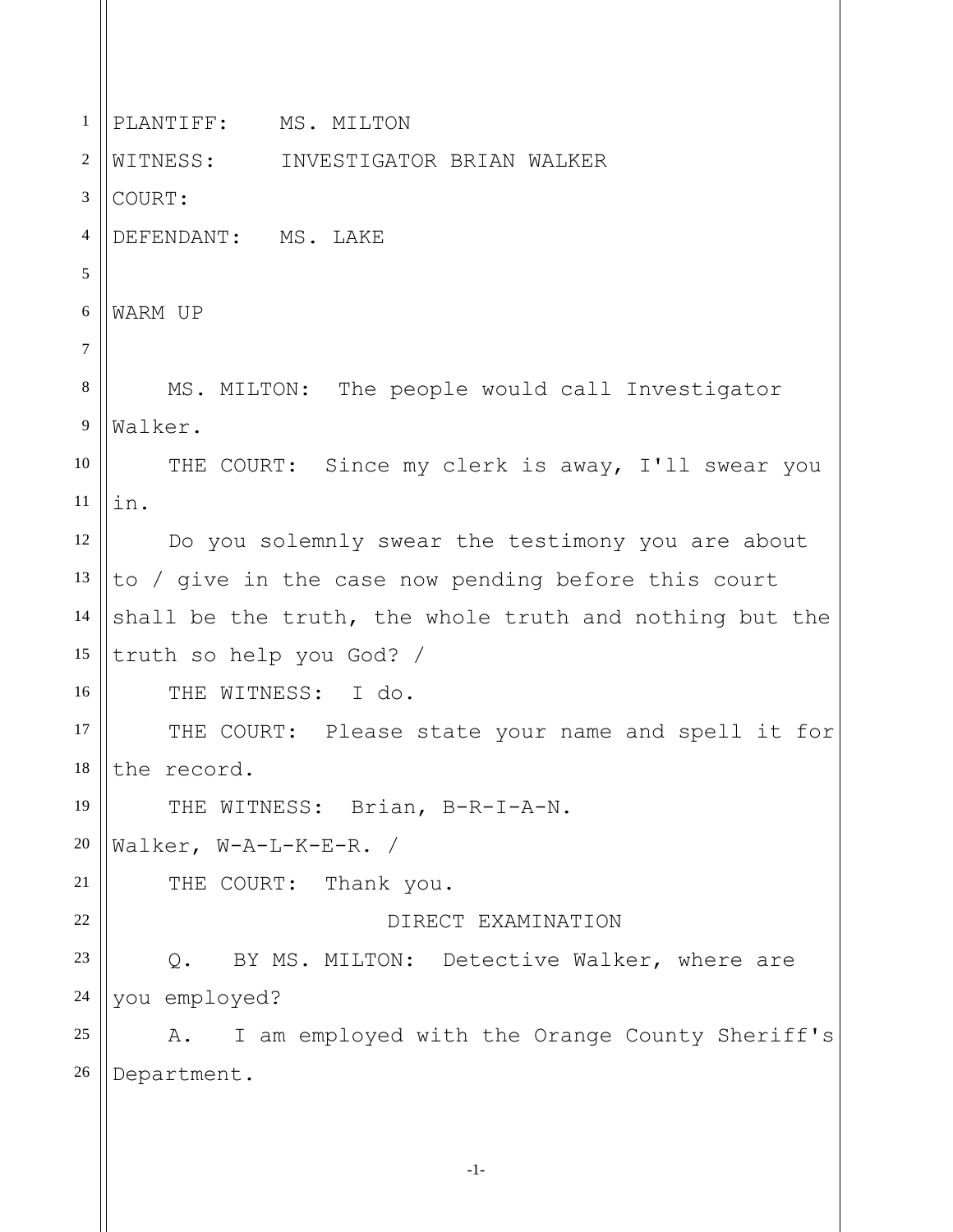1

5

11

12

18

22

Q. In what capacity?

2 3 4 A. Currently assigned as an investigator / in the homicide detail.

Q. How long have you been a deputy?

A. Over 20 years.

6 7 8 Q. Directing your attention to June 27, 2004. Did you / become involved in a homicide investigation? A. I did.

9 10 Q. And on June 27, did you actually go to a location where there was a homicide victim? /

A. Yes, I did.

Q. Where was that?

13 14 A. That was at a residence on Hillside Road in the City of Orange.

15 16 17 Q. Directing your attention then to the / following day, June 28. Were you involved in investigating that homicide on that date?

A. Yes, I was.

19 20 21 Q. In the course of your activities on that  $*/$ date, did you end up conducting an interview of anyone who is present in the courtroom here today?

A. Yes, I did.

23 24 MS. LAKE: We will agree the / officer interviewed my client.

25 26 MS. MILTON: I just wanted him to be able to identify the defendant.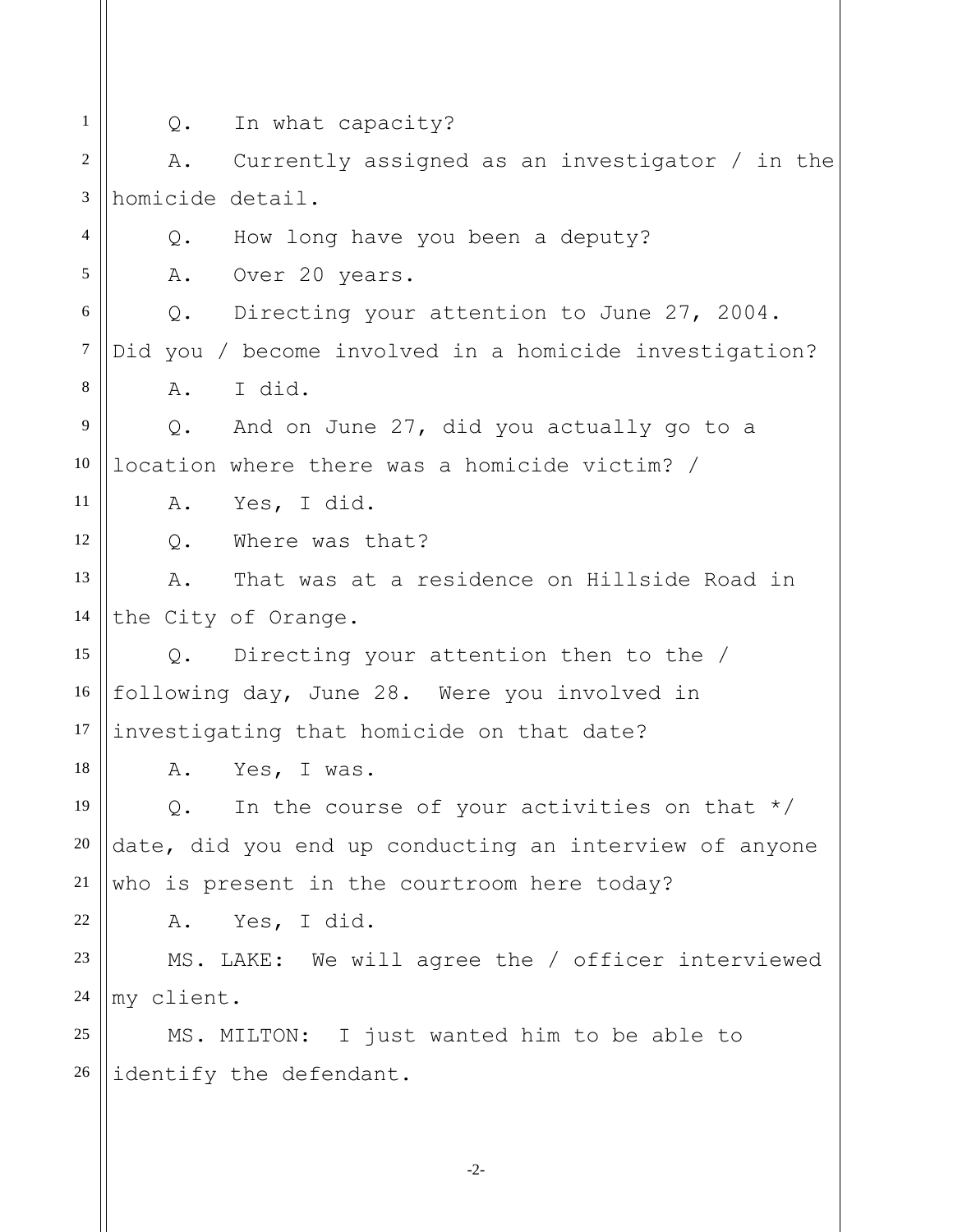1 2 3 4 5 6 7 8 9 10 11 12 13 14 15 16 17 18 19 20 21 22 23 24 25 26 THE COURT: Let's proceed, please. Q. BY MS. MILTON: To whom did you speak to that / day? A. That's Michael Nelson, the young man seated at the counsel table dressed in the jail jumpsuit. THE COURT: All right. Indicating the defendant for the record. / Q. BY MS. MILTON: On June 28, where was Mr. Nelson when you first came into contact with him? A. I believe he was outside. There was a greenbelt area / near the crime scene and he was somewhere in that area. Q. Were you with any other officers? A. Yes, I was. Q. Where did that interview occur? / A. There was an unmarked unit parked near the scene and it took place inside that unit. Q. Who was the other investigator? A. That was Dan Thompson. / \*\*END OF WARMUP\*\*

-3-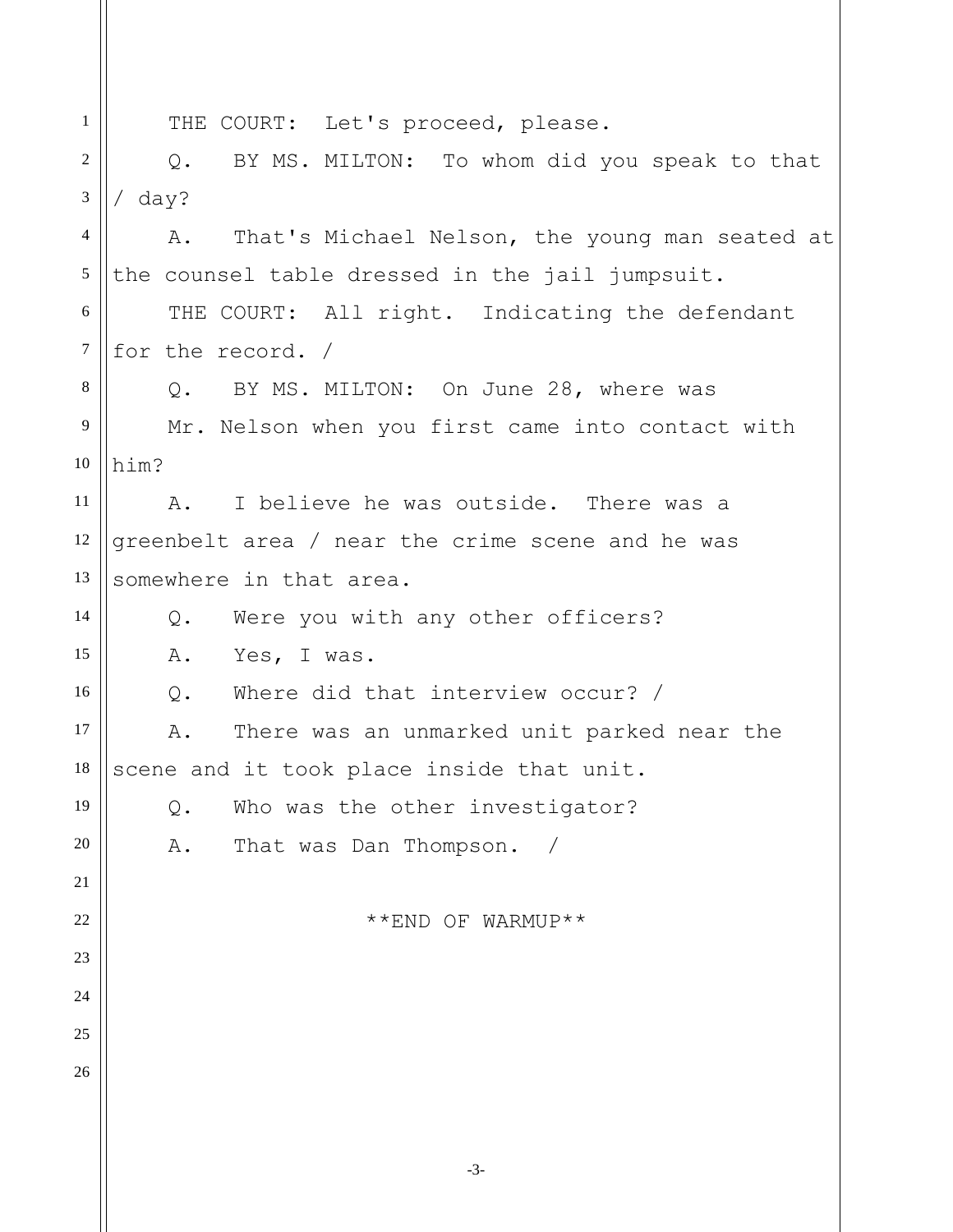1 EXAM

7

8

21

2 3 4 5 6 Q. BY MS. MILTON: Officer Walker, where was Mr. Nelson when you first came into contact with him on that day? A. Again, I believe he was out in the / greenbelt area.

Q. All right.

A. Prior to proceeding into the vehicle.

9 10 11 12 13 14 15 Q. And how is it that he ended up in the vehicle? A. We were performing a / neighborhood canvass and talking to all the neighbors, and we asked him if we could interview him regarding the body that was found. I don't / know specifically what we told him, but we were investigating a crime and asked if we could talk to him.

16 17 Q. All right. And how did / he respond to that request?

18 19 A. He agreed to the request and entered our patrol car.

20 MS. LAKE: Objection. Nonresponsive. THE COURT: Overruled.

22 23 Q. BY MS. MILTON: All right. Where in the vehicle did / he sit?

24 25 26 A. I believe he was in the front passenger seat. I just sat right behind him in the back seat. I believe Officer Thompson / was sitting in the driver's seat.

-4-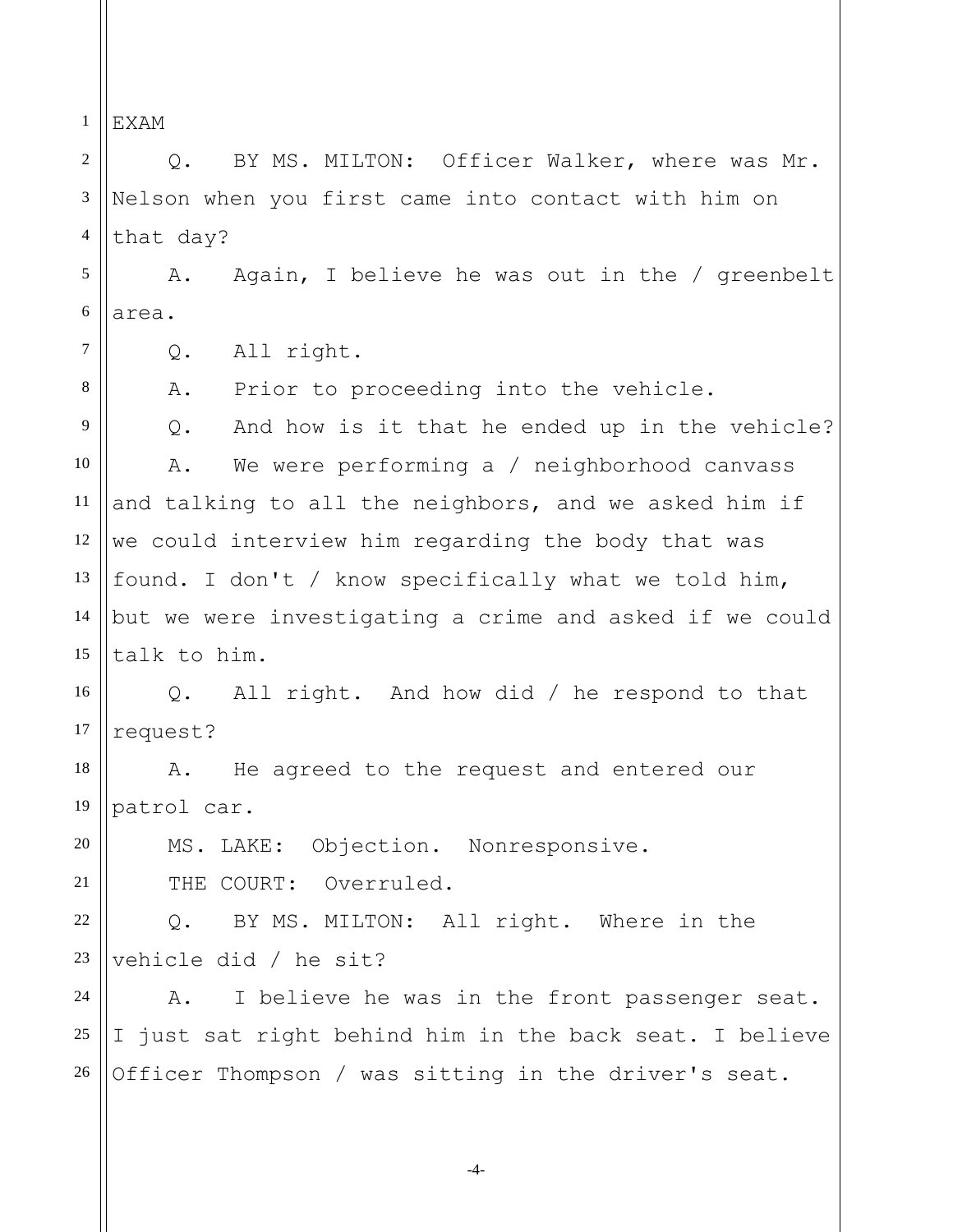1 2 3 4 5 6 7 8 9 10 11 12 13 14 15 16 17 18 19 20 21 22 23 24 25 26 Q. Why did you interview him inside the car rather than just out on the street? A. Just strictly for noise. / It is quieter. Q. Prior to him entering the car for the interview, did you threaten him in any way? A. No, we did not. Q. Did either \*/ you or Officer Thompson make any promises to him? A. No, I did not. Q. The interview occurred in the vehicle for some period of time? A. That's / correct. Q. And after that interview was completed, what happened next? A. After the interview was completed -- well, I believe during the interview Thompson asked Mr. Nelson / if we could go back to his house and check his room. Q. All right. A. Which we then did. Q. What happened next? A. We went back to / Mr. Nelson's house and he showed us his room and some of his property. After that we left. Q. All right. And was he placed under / arrest on that date? A. No, he wasn't.

-5-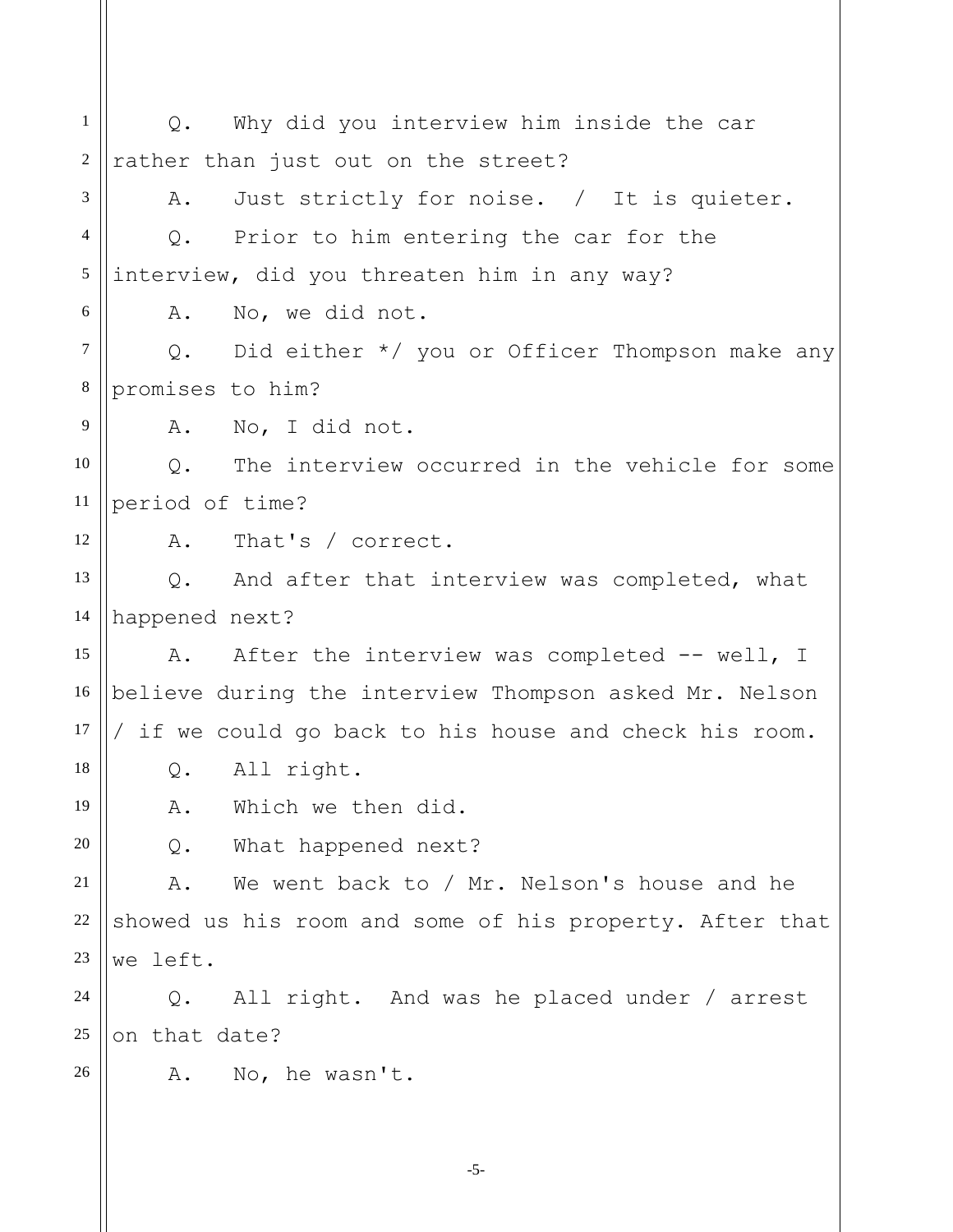1 2 3 4 5 6 7 8 9 10 11 12 13 14 15 16 17 18 19 20 21 22 23 24 25 26 Q. Okay. Was he ever physically restrained in any way? A. No, absolutely not. MS. MILTON: May I briefly approach the witness, / your Honor? THE COURT: Proceed. MS. MILTON: I have filed with the court some exhibits attached to the motion. I would like to show the witness a copy of / the exhibit. THE COURT: That's fine. I assume the defense also has a copy. MS. LAKE: Yes, I do. Thank you. THE COURT: Let's proceed. Q. BY MS. MILTON: Officer, I would ask you to / take a look at that and tell us whether you recognize that. A. Yes, I do. MS. LAKE: Your Honor, may the record reflect that in my motion \*/ to dismiss there is also a set of exhibits. We also have that transcript attached to our papers. THE COURT: The record should reflect that I have / read and considered the 995 motion filed on behalf of the defendant, as well as the response filed by the people. There are / many exhibits attached thereto. I

-6-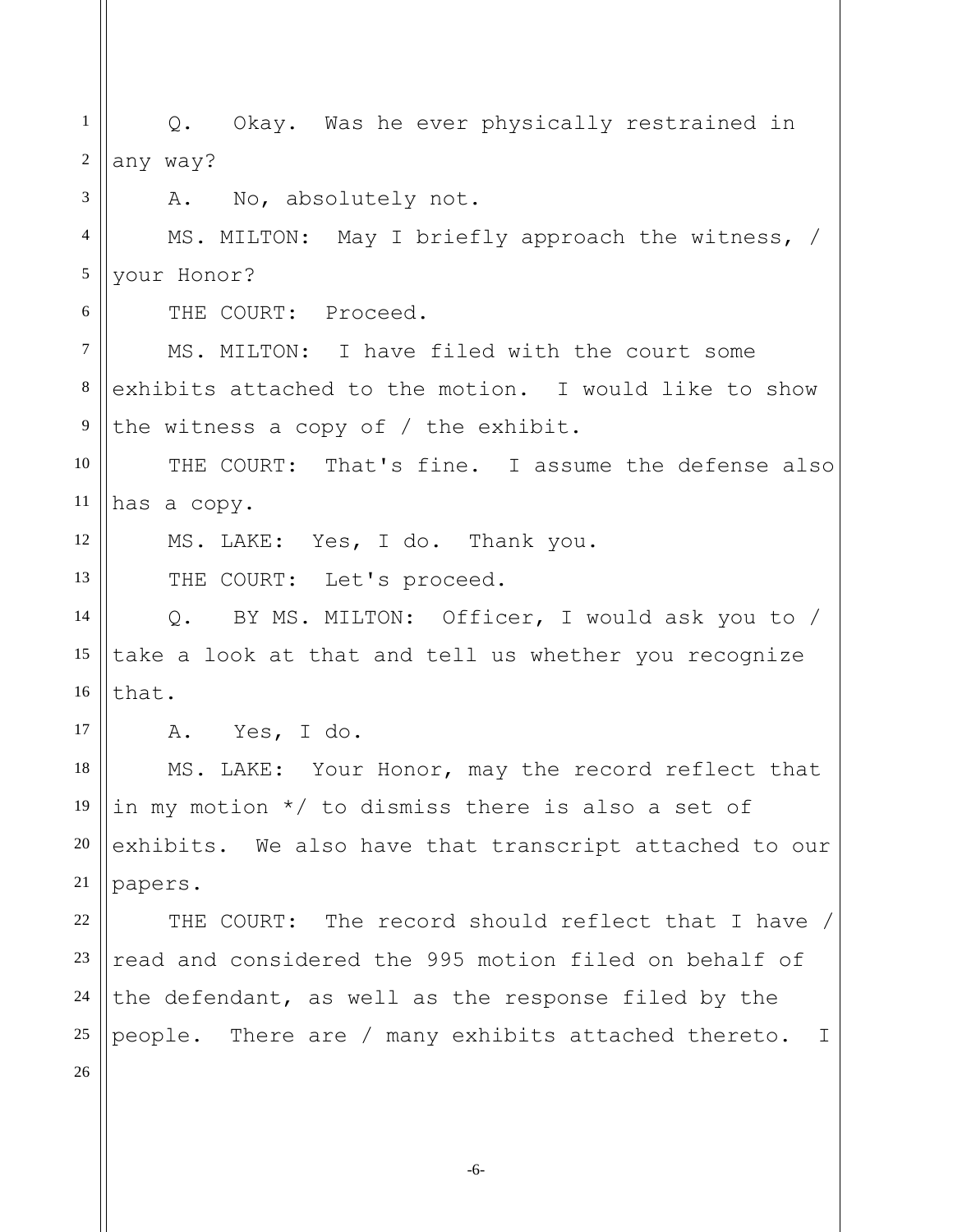| 1              | have read and considered all of them, but for the one   |
|----------------|---------------------------------------------------------|
| $\sqrt{2}$     | submitted this week.                                    |
| 3              | MS. LAKE: Thank you, your Honor.                        |
| $\overline{4}$ | THE COURT: Do we / need to mark the exhibits again      |
| $\sqrt{5}$     | for the motion?                                         |
| $6\,$          | MS. MILTON: I don't think we need to mark them as       |
| $\tau$         | exhibits in this hearing. If the court / is             |
| $\,8\,$        | comfortable with just having them in the motion, that's |
| 9              | fine with us.                                           |
| $10\,$         | THE COURT: That's the best way to do it, I think.       |
| 11             | MS. LAKE: Yes, that's fine. /                           |
| 12             |                                                         |
| 13             |                                                         |
| 14             |                                                         |
| 15             |                                                         |
| 16             |                                                         |
| 17             |                                                         |
| 18             |                                                         |
| 19             |                                                         |
| 20             |                                                         |
| 21             |                                                         |
| 22             |                                                         |
| 23             |                                                         |
| 24             |                                                         |
| 25             |                                                         |
| 26             |                                                         |
|                |                                                         |
|                |                                                         |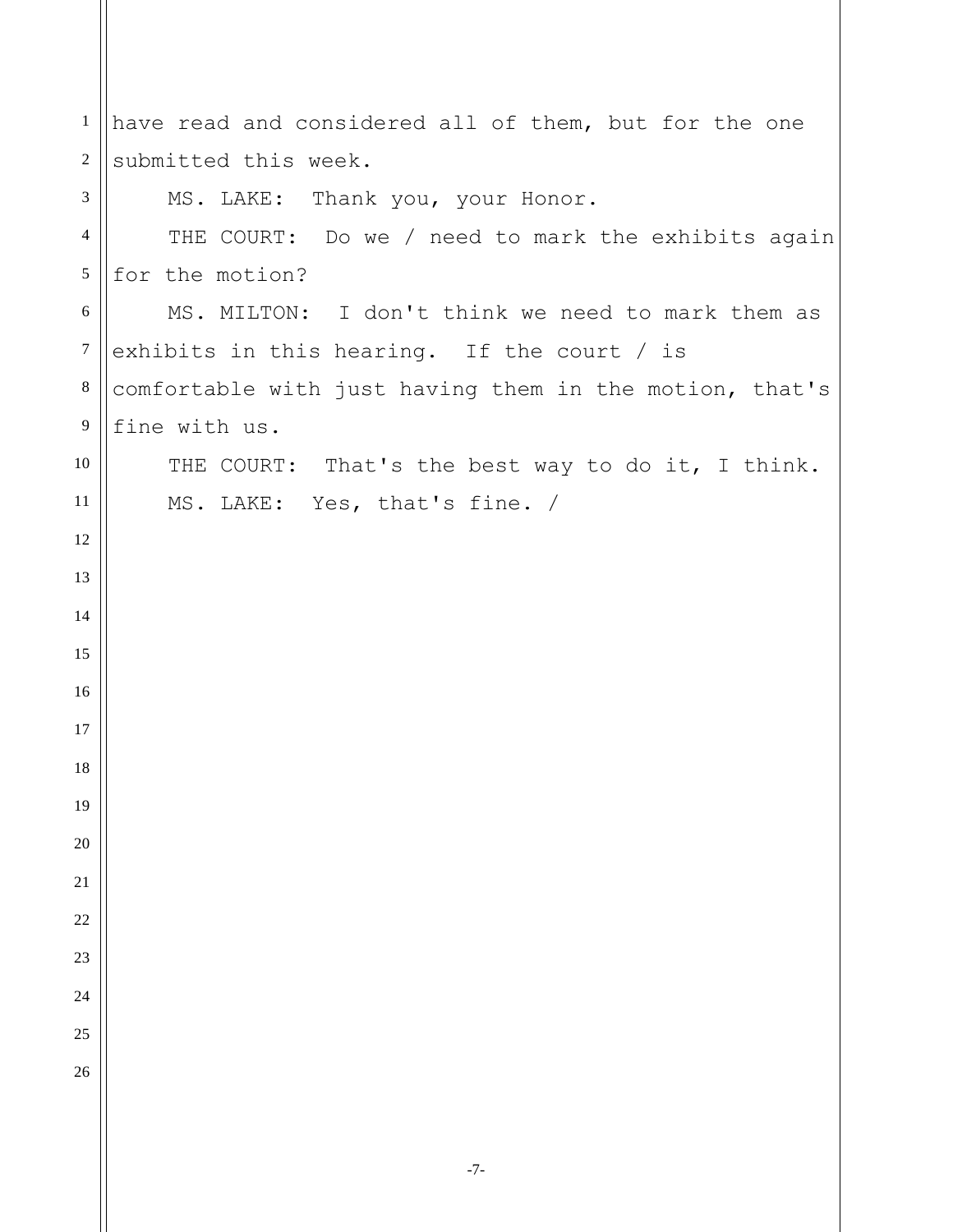1 START TYPING

4

7

12

16

19

20

21

22

2 3 Q. BY MS. MILTON: Officer, do you see that exhibit?

A. Yes.

5 6 Q. Is that exhibit the transcript of the interview with Mr. Nelson in the car?

A. Yes.

8 9 10 11 Q. All right. I / would like to direct your attention to June 29, the next day. On that date, did you return to the place of Mr. Nelson's residence / in order to make contact with him?

A. Yes, myself along with Officer Thompson.

13 14 15 Q. All right. Prior to going to his home on that date, were / you involved in some investigation into the use of some credit cards?

A. Yes, I was.

17 18 Q. Those particular credit cards, were they issued in the name / of someone in particular?

A. Yes, they were.

Q. Who was that?

A. Susan Winfield.

Q. And who is Susan Winfield?

23 A. Well, she is the victim of our murder. /

24 25 26 Q. All right. And in connection with the use of those cards, did you travel somewhere and present a photographic lineup to a store owner?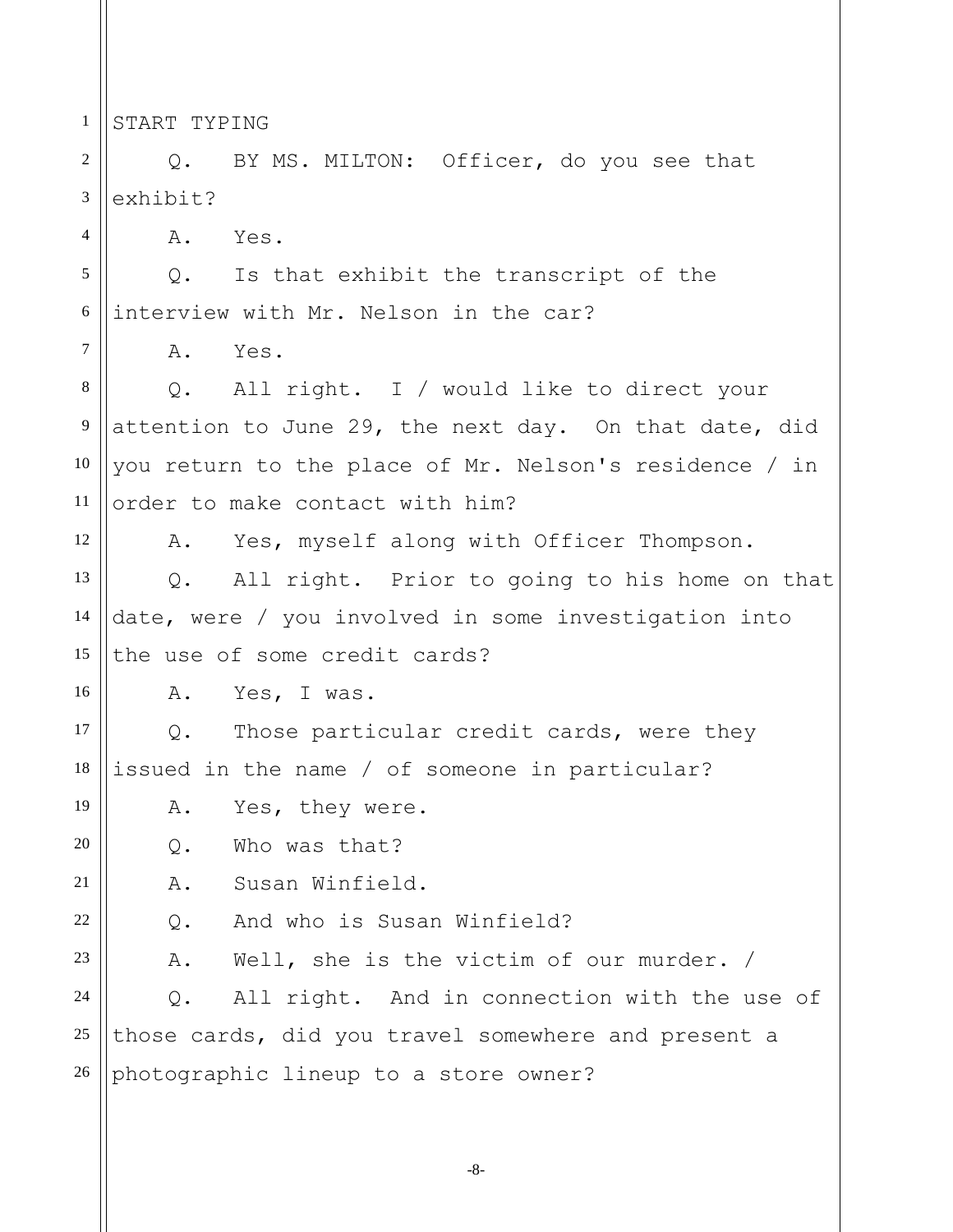1 2 3 4 5 6 7 8 9 10 11 12 13 14 15 16 17 18 19 20 21 22 23 24 25 26 A. Yes, / I did. Q. Was there a person who identified a photograph from the lineup? A. Yes, there was. Q. And do you remember who that was or where / it was? A. It was at the Beach House Restaurant. I believe his name was Travis Johnson. Q. The lineup that Travis Johnson was shown, how many \*/ photos were in the lineup? A. There were six photographs. Q. Did he pick one of those photographs out as an individual who used Susan Winfield's credit / card at his restaurant? A. Yes, he did. Q. Is that a transaction that he handled himself? A. That's correct. He was involved in that transaction. Q. Whose photograph / did he choose? A. He identified Michael Nelson. Q. All right. After that happened, that's when you went back to Mr. Nelson's residence? A. That's correct. Q. And did / you make contact with him on that occasion? A. Yes, we did.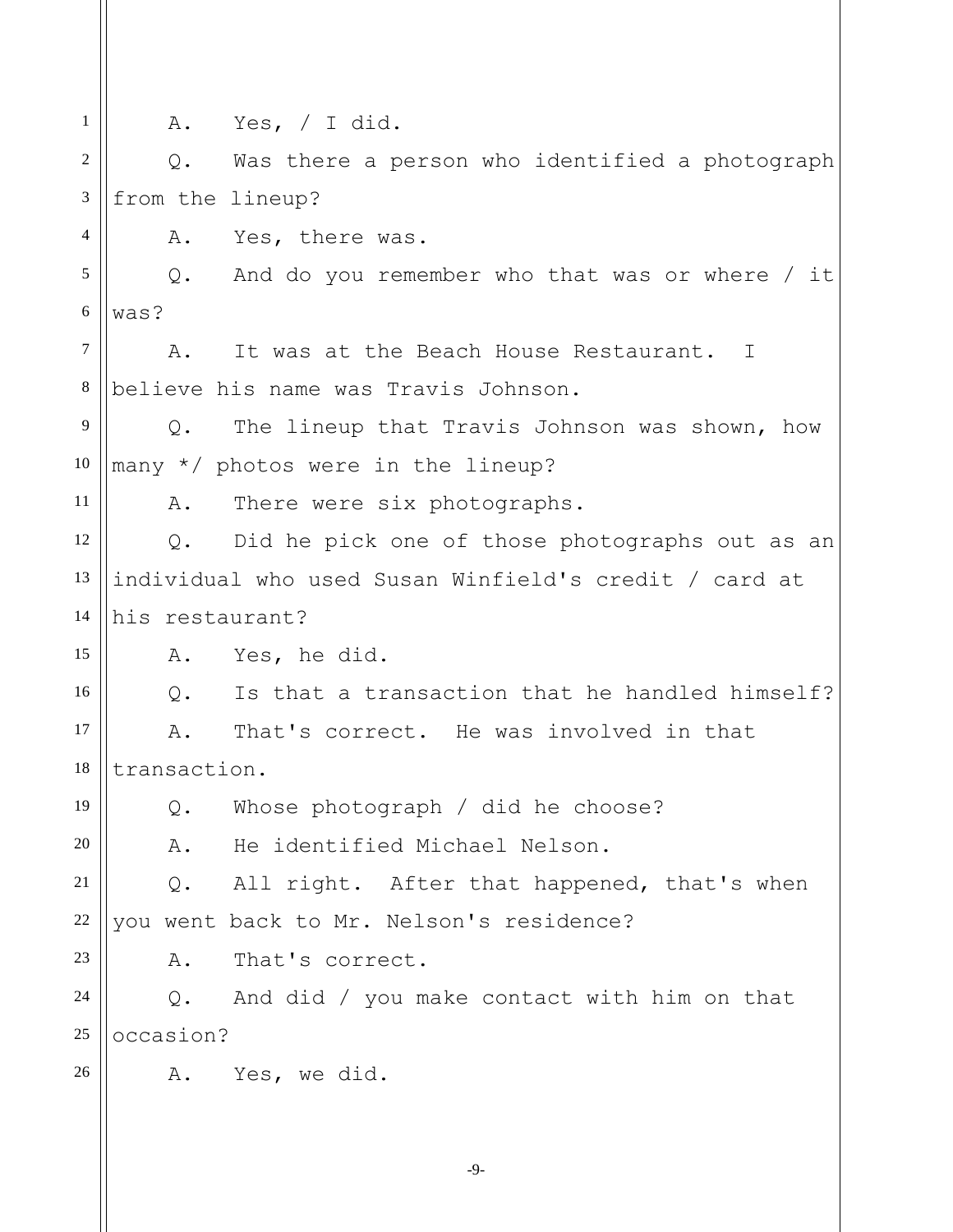| $\mathbf{1}$     | Q.            | How did that take place?                               |
|------------------|---------------|--------------------------------------------------------|
| $\sqrt{2}$       | Α.            | I believe we just told Mr. Nelson that we /            |
| 3                |               | had some further questions that we wanted to talk to   |
| $\overline{4}$   | him about.    |                                                        |
| 5                | Q.            | How did he respond to that?                            |
| 6                | Α.            | He agreed to talk to us further. / We told             |
| $\boldsymbol{7}$ |               | him that we were taking him to our headquarters in Los |
| $8\,$            | Angeles.      |                                                        |
| 9                | $Q_{\bullet}$ | Was he handcuffed at any time during this              |
| 10               | process?      |                                                        |
| 11               |               | A. No, he / was not.                                   |
| 12               |               | Q. Was he threatened in any way in order to            |
| 13               |               | conduct the interview?                                 |
| 14               | Α.            | No, he wasn't.                                         |
| 15               | $Q_{\bullet}$ | Did you or Officer Thompson promise him                |
| 16               |               | anything / in order to encourage him to agree to an    |
| 17               | interview?    |                                                        |
| 18               |               | A. No, we did not.                                     |
| 19               | Q.            | So did he travel with you to Los Angeles?              |
| 20               | Α.            | That's correct. $*/$                                   |
| 21               | Q.            | Where was he in the car?                               |
| 22               | Α.            | I believe he was in the back seat on that              |
| 23               | occasion.     |                                                        |
| 24               | Q.            | So you and Thompson were in the front? /               |
| 25               | Α.            | That's correct.                                        |
| 26               | Q.            | Was Mr. Nelson handcuffed?                             |
|                  |               |                                                        |
|                  |               |                                                        |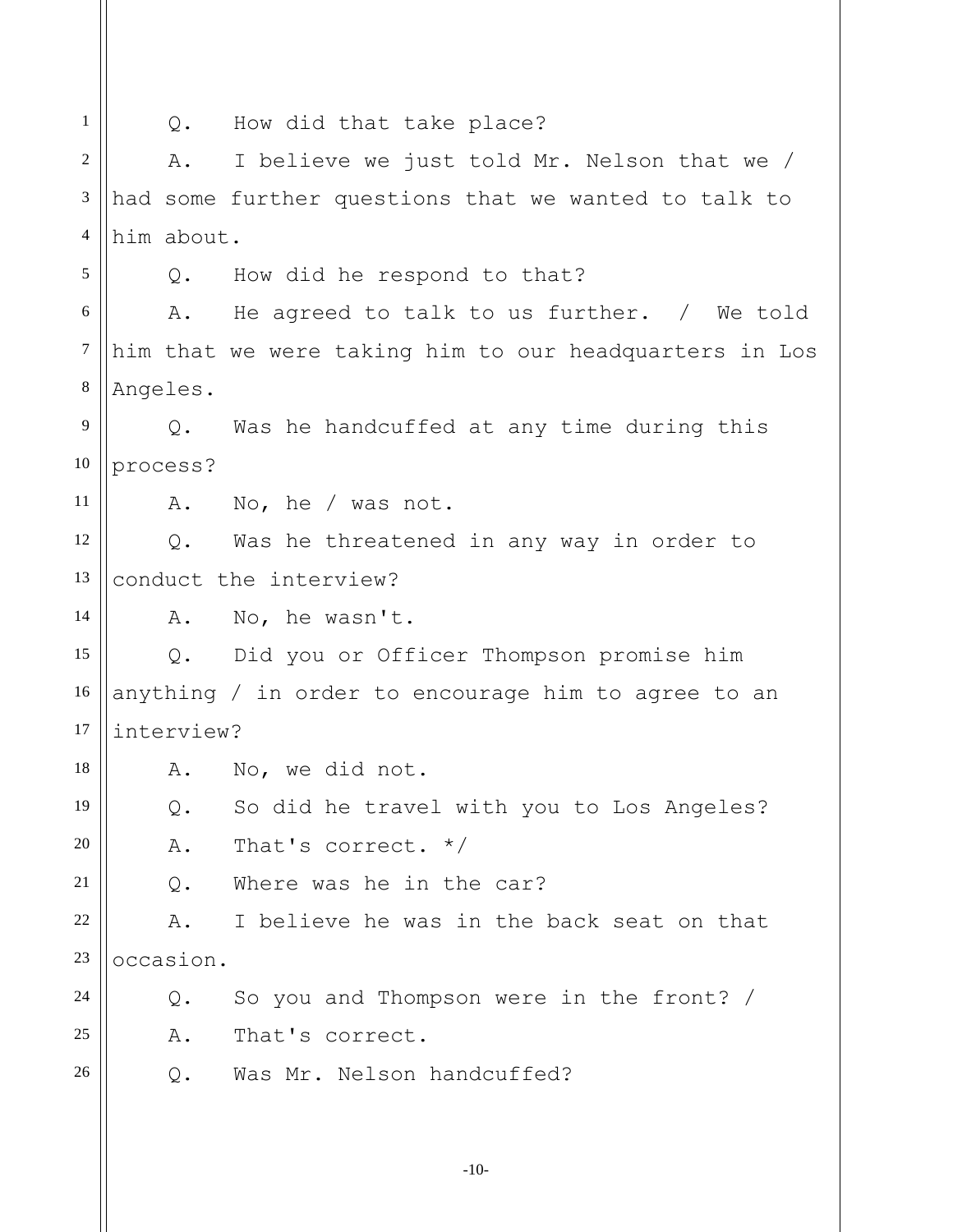| $\mathbf{1}$   | A. No, he was not.                                             |
|----------------|----------------------------------------------------------------|
| $\overline{2}$ | MS. LAKE: Asked and answered.                                  |
| 3              | THE COURT: Sustained.                                          |
| $\overline{4}$ | MS. LAKE: Move to strike.                                      |
| 5              | COURT: Stricken.<br>THE                                        |
| $6\,$          | Q. BY MS. MILTON: Where exactly did you go in                  |
| $\tau$         | Los / Angeles?                                                 |
| 8              | We went to our headquarters in Los Angeles.<br>Α.              |
| 9              | We have an interview room on the second floor. We may          |
| 10             | have taken him into our / office prior to beginning the        |
| 11             | actual interview.                                              |
| 12             | Q. Okay.                                                       |
| 13             | A. But, that would have been for a short period                |
| 14             | only before we moved into the interview room. /                |
| 15             | All right. And the interview room itself, can<br>$Q_{\bullet}$ |
| 16             | you describe it?                                               |
| 17             | It is just a regular room. At that time it<br>A.               |
| 18             | had a table and / some chairs around it. The room is           |
| 19             | set up with audio and video equipment.                         |
| 20             | Okay. I would like to show you a copy of the<br>$Q$ .          |
| 21             | / next exhibit. I would ask you if you could glance at         |
| 22             | that particular transcript and then tell us if you             |
| 23             | recognize that.                                                |
| 24             | I recognize the / document as being the<br>Α.                  |
| 25             | transcript of the June 29 interview with Michael               |
| 26             | Nelson.                                                        |
|                |                                                                |

-11-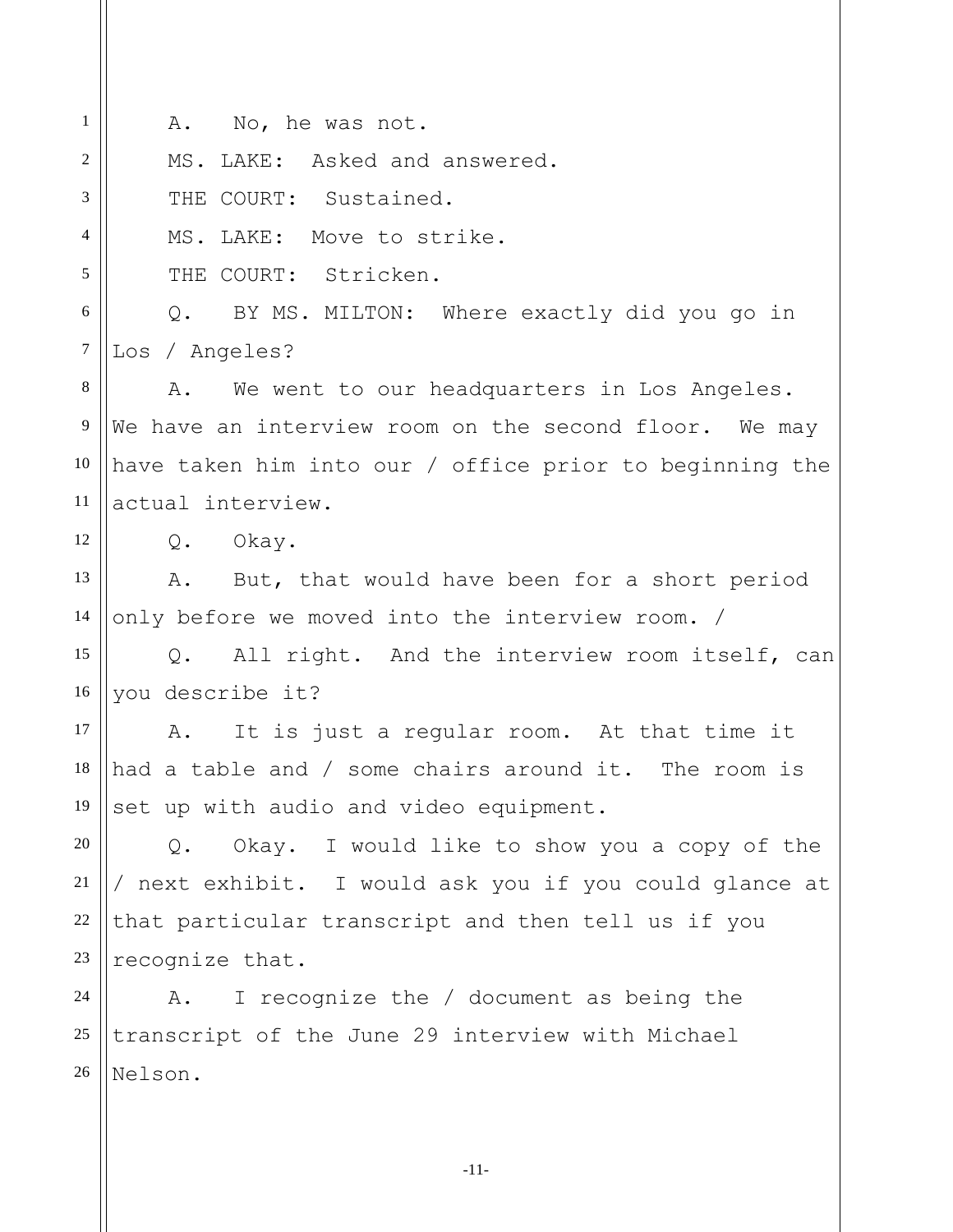1 2 3 4 5 6 7 8 9 10 11 12 13 14 15 16 17 18 19 20 21 22 23 24 25 26 MS. MILTON: I have no further questions at this point. THE COURT: Ms. Lake. CROSS-EXAMINATION Q. BY MS. LAKE: You actually \*/ came into contact with Mr. Nelson on June 28; is that correct? A. That's when I initially contacted the defendant, yes. Q. Were you in uniform at / the time or were you a plainclothes officer? A. No, I am not in uniform. Q. You had a gun and a badge, though; is that correct? / A. I usually carry a gun and identification, but whether I was wearing it at the time, I don't recall. Q. Did you show him that badge / when you were talking to the neighbors and told him you wanted to speak with him? A. I didn't talk to any neighbors. I was at / the coroner's office for the autopsy. Q. Now, were you the one that first talked with Mr. Nelson on that day, on the 28th? A. I think / my partner was the first one that talked to him. I met him in that greenbelt area. I believe he was already talking with Officer / Thompson.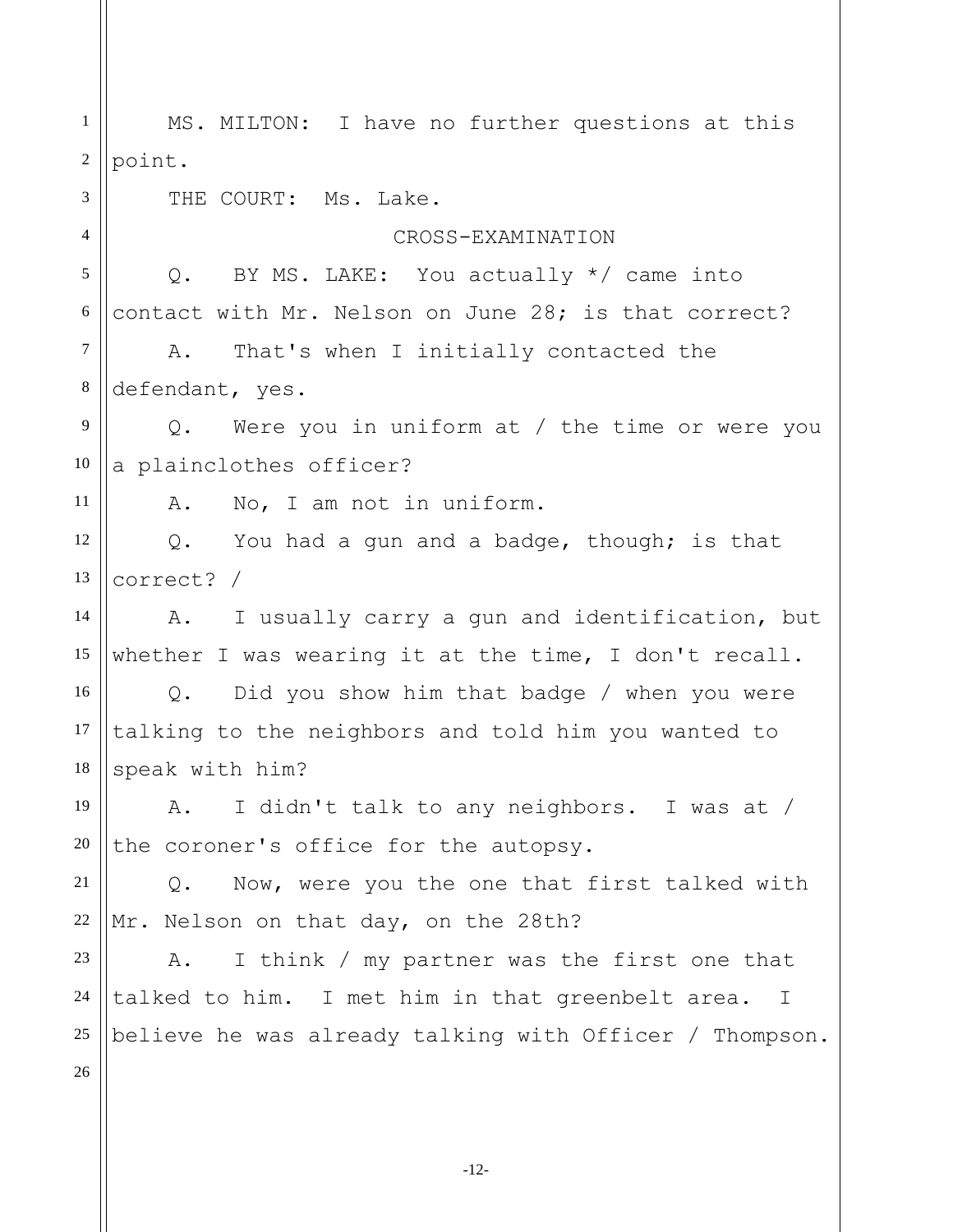1 2 3 4 5 6 7 8 9 10 11 12 13 14 15 16 17 18 19 20 21 22 23 24 25 26 Q. Then the three of you moved into the car; is that correct? A. Yes. Q. Did you introduce yourself to Mr. Nelson and show him that / you were an officer, or do anything like that? A. I believe I was wearing my identification around my neck at the time. MS. MILTON: May the record \*/ reflect that the witness was pointing to something hanging around his neck. THE COURT: The record may so reflect. Q. BY MS. LAKE: That's when you moved into the vehicle and / had a discussion; is that correct? A. Yes. Q. Now, the next day you completed your interviews with the store owners; is that correct? A. That's not correct. / Q. On the 29th you showed the photo lineup to the store owners; is that correct? A. To one person at a restaurant. Q. Had you spoken to / the other witnesses on the 28th, or were they after that? A. It was later than that.

-13-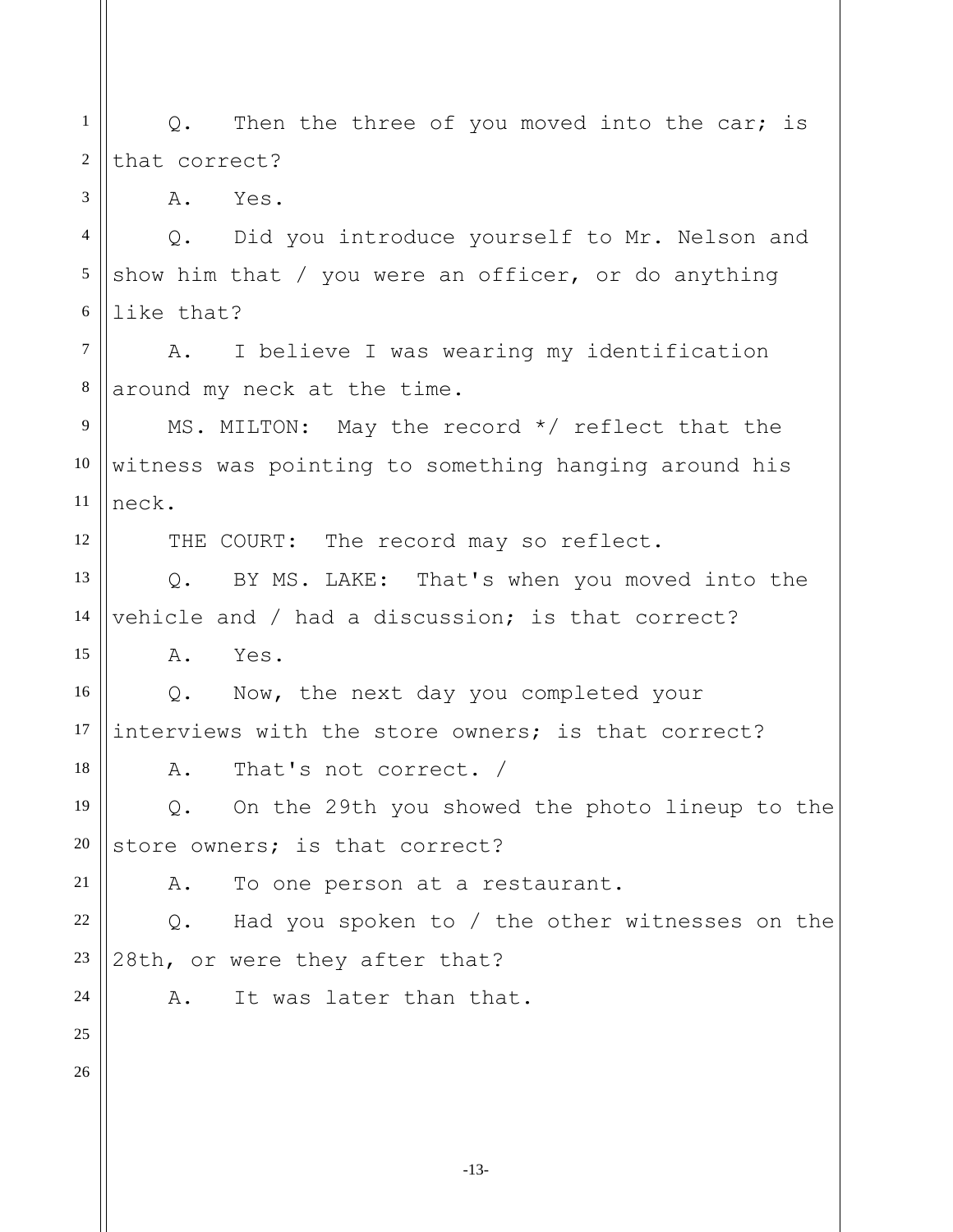1 2 3 4 5 6 7 8 9 10 11 12 13 14 15 16 17 18 19 20 21 22 23 24 25 26 Q. Okay. So when you arrived back into Nelson's house, / you had already completed the photo lineup and you knew that he had been identified by this restaurant manager for using a credit card from / Ms. Winfield; is that correct? A. That's correct. Q. Did Officer Thompson also know that fact? A. Yes, that's correct. He was present when it happened. Q. Were you / displaying your badge around your neck? A. Correct. Q. Okay. Did you display your gun at the time as well? A. I don't recollect if I was wearing / my gun or if it was exposed. Many times when we are wearing casual clothes, jeans, the gun is not showing. It is under loose \*/ clothing. Q. The patrol vehicle you had, it is a standard police vehicle, correct? A. Just a regular sedan. I don't know the model, but it was / just a four-door sedan. Q. When you pulled up to his residence, both of you exited the vehicle? A. I believe we did, yes.

-14-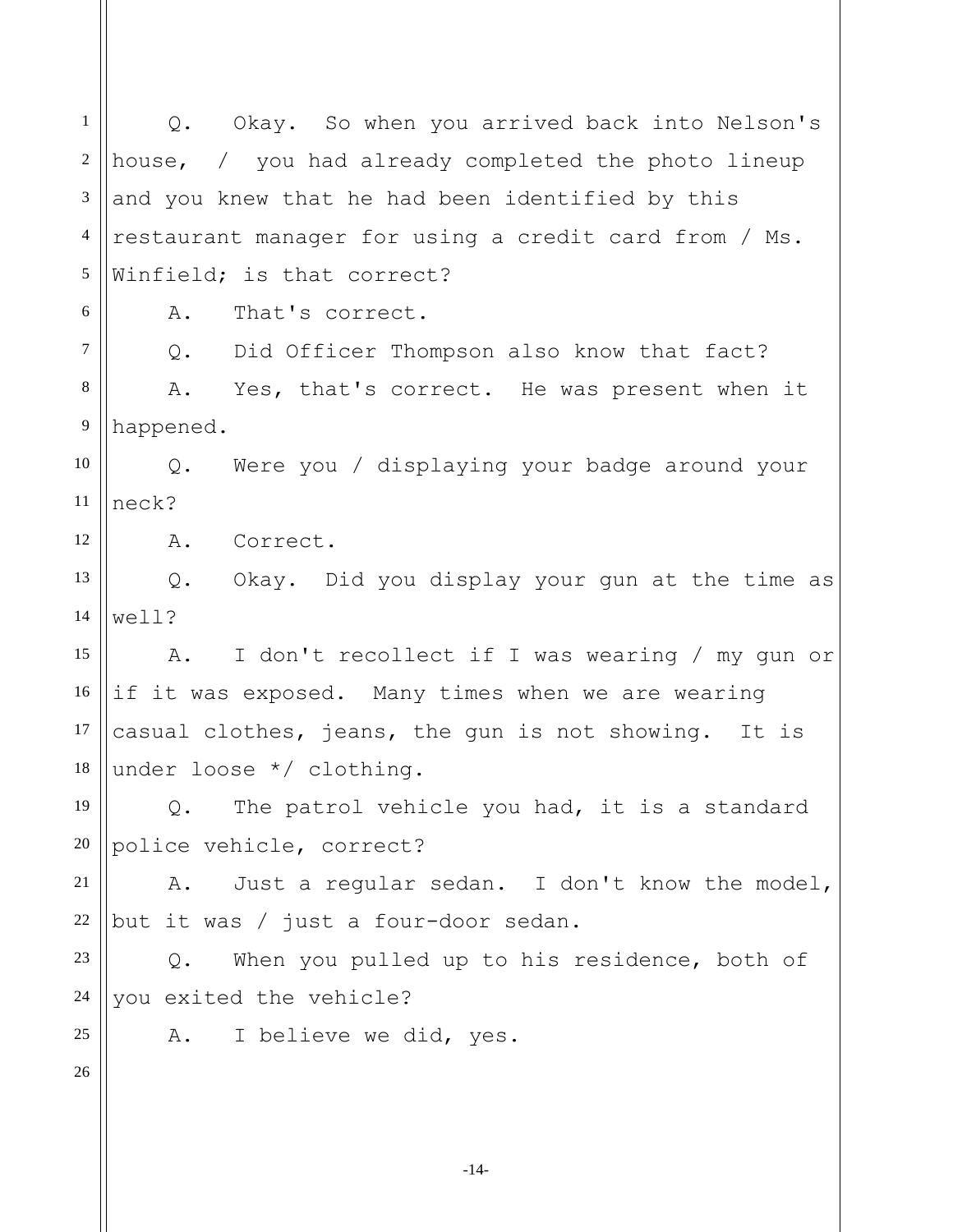1 2 3 4 5 6 7 8 9 10 11 12 13 14 15 16 17 18 19 20 21 22 23 24 25 26 Q. Did you both / arrive at the residence together? A. Yes. Q. And did you knock on the door? A. I believe we did, yes. 2 Q. Are you positive that you knocked on / the door? A. I know we didn't barge in. Q. Are you positive you didn't walk into the garage? A. I don't believe we did. I don't recall / walking through the garage. I recall being in the garage, but I believe that was the previous day. Q. You approached the residence and you entered / in through the garage; is that correct? A. I don't know if we entered through the front door or the garage. I know at some point / we walked around the garage, but I don't know if that was going out or coming in. Q. Officer Walker, when you entered the residence, did / you knock before walking into the house? A. I believe we did. Q. Well, do you have any independent recollection of what you did that day?

-15-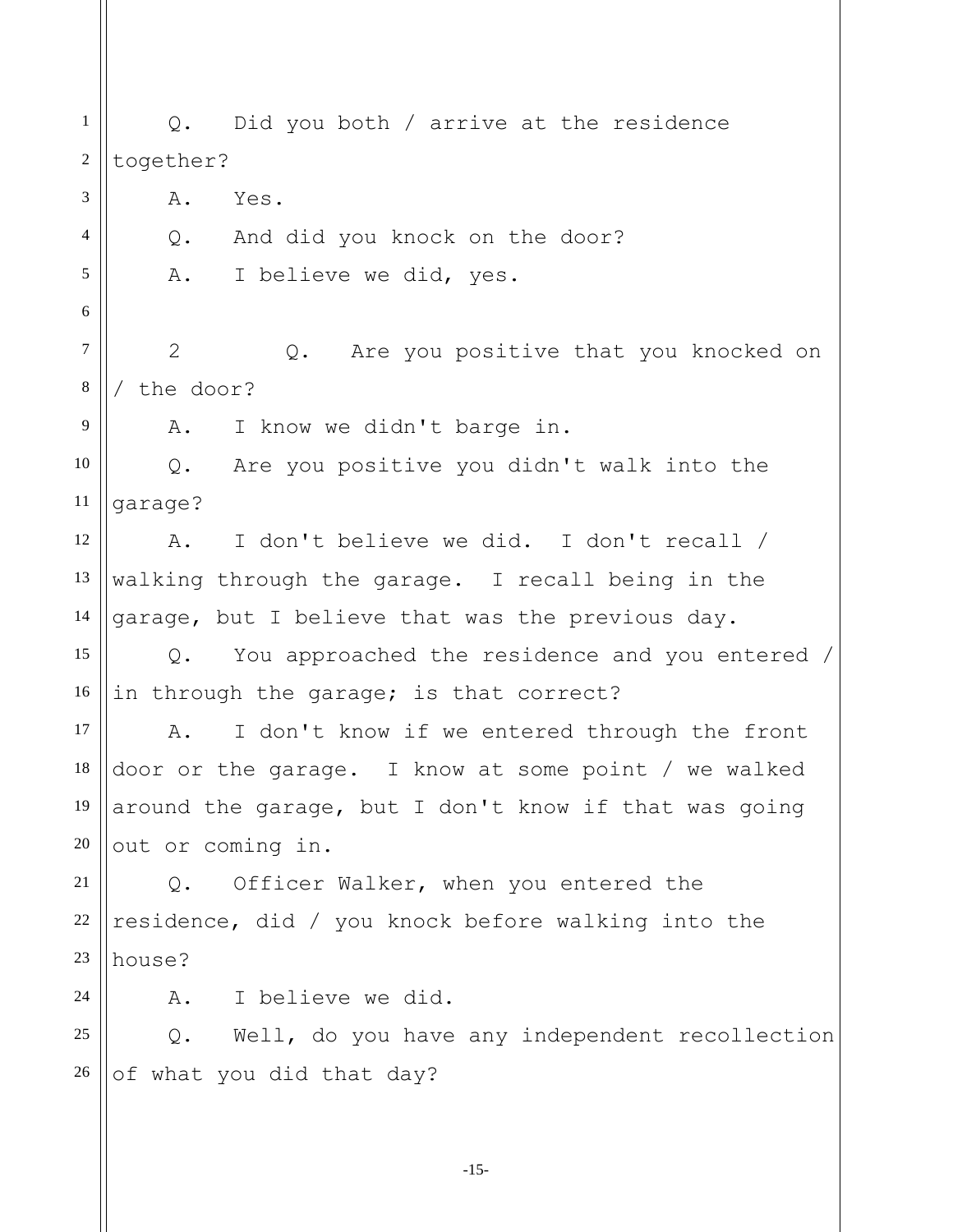1 2 3 4 5 6 7 8 9 10 11 12 13 14 15 16 17 18 19 20 21 22 23 24 25 26 MS. MILTON: Objection. \*/ Asked and answered. THE COURT: Overruled. You may answer. THE WITNESS: As far as contacting Mr. Nelson, whether we went through the front door or the garage, I don't / recall specifically. Q. BY MS. LAKE: Well, then who let you into the residence? A. I don't recall. I recall that we contacted Mr. Nelson. Q. Well, did you contact him / at the front door? A. I don't recall. Q. Did you contact him up in his bedroom? A. I don't believe we went to his bedroom that day. / I know that we were in his bedroom the prior visit. Q. Well, where in the house did you initially contact Mr. Nelson? A. I don't recall / specifically that day whether it was in the garage or in the front by the door. Q. Well, how did you get into the house? Did / you open the door yourself? A. No. Q. Then who opened the door? A. I don't recall. It possibly was somebody else present in the house. Q. I am / not asking for possibilities.

-16-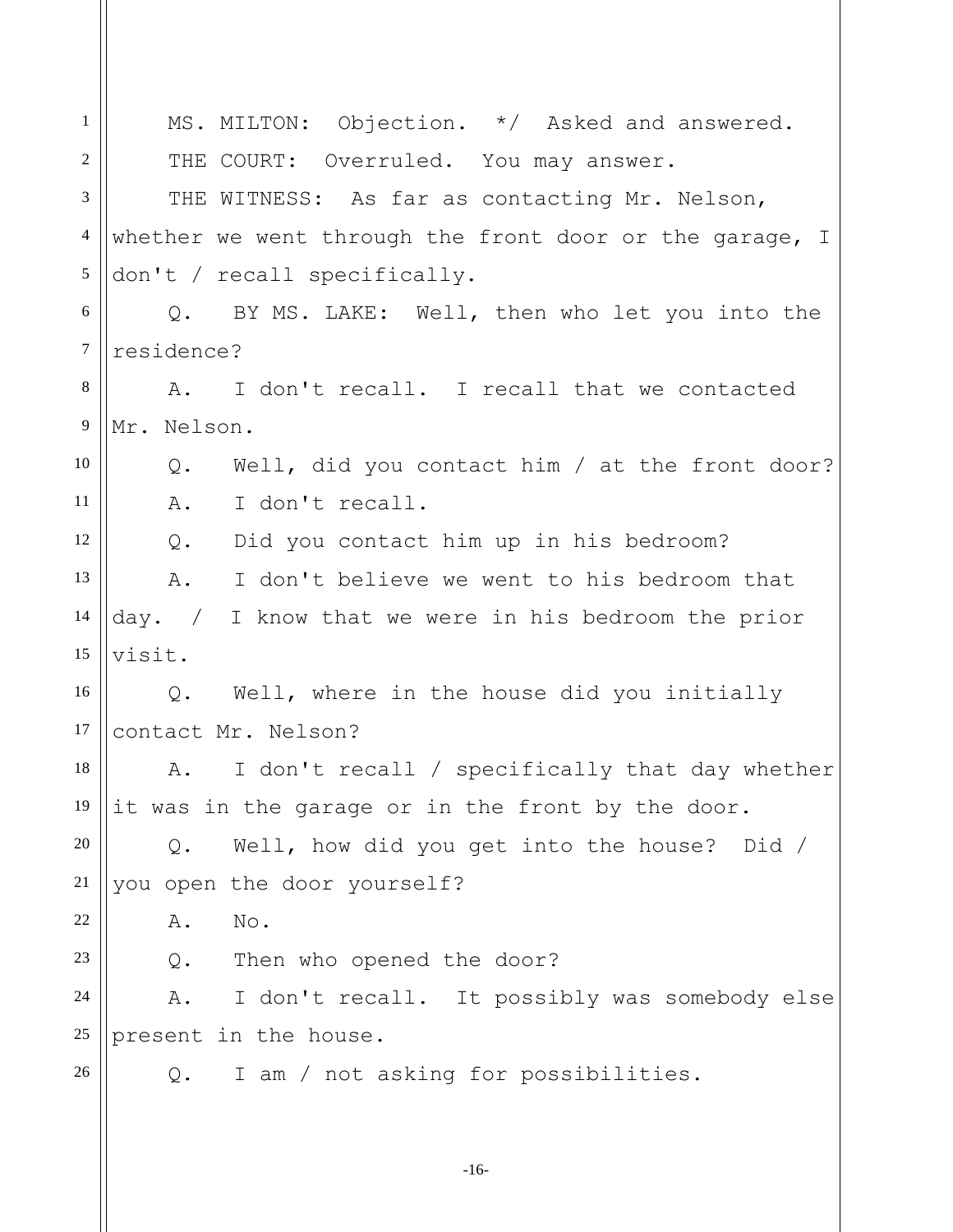1 2 3 4 5 6 7 8 9 10 11 12 13 14 15 16 17 18 19 20 21 22 23 24 25 26 A. I testified I don't recall. MS. LAKE: Your Honor, I move to strike the response as a guess to my question. THE COURT: Just a / minute. Make your objection and state the grounds for the record. MS. LAKE: Move to strike. Speculation. THE COURT: Sustained. Stricken. Q. BY MS. LAKE: Did you open the door yourself? A. No, I  $*/$  did not. Q. Did Officer Thompson open the door himself? A. No. I don't recall him opening the door at all. Q. Did Mr. Nelson open the door? / A. Again, I don't recall who actually opened the door. Q. Who opened the door to let you in? MS. MILTON: Objection. Asked and answered. THE COURT: Sustained. Q. BY MS. LAKE: Isn't it really / true that you went through the open garage door? A. I recall the garage door being open. I don't know if that was on that day / or the day before. Q. Isn't it true that you started rooting around the garage looking for things before you contacted Mr. Nelson? A. I don't recall / that, no.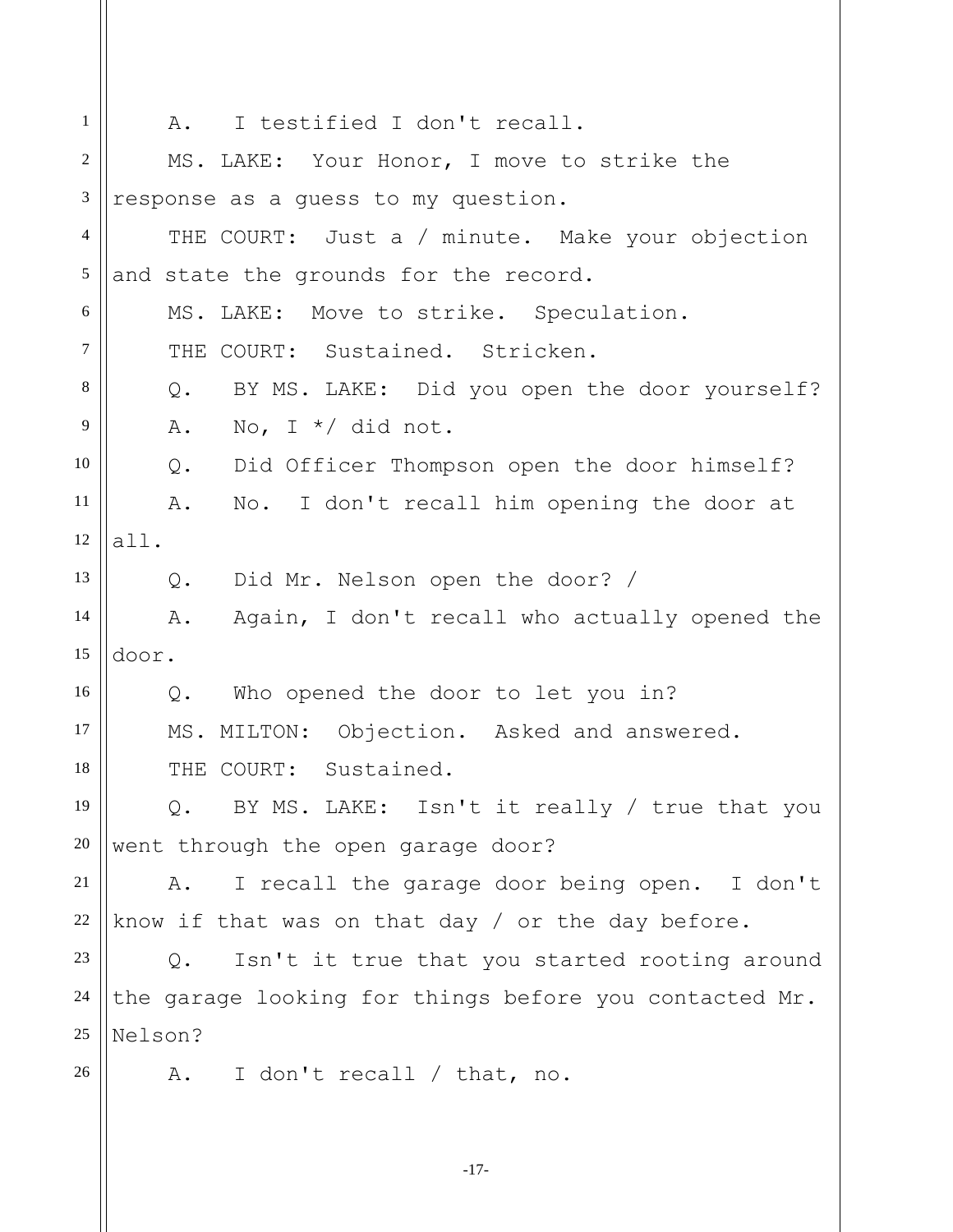1 2 3 4 5 6 7 8 9 10 11 12 13 14 15 16 17 18 19 20 21 22 23 24 25 26 Q. Isn't it true that you walked into the main house through the garage, and then contacted Mr. Nelson inside the house? A. No, I / don't recall that. Q. Isn't it true that no one let you into the house, that you let yourself into the house? A. No. Q. But, you don't / have any independent recollection of who opened the door when you first went in? A. No, I do not. Q. You don't have any independent recollection who / let you in? A. That's correct. Q. And you don't know where you contacted Mr. Nelson inside the house? A. I don't really recall where exactly we contacted \*/ him. Q. You have a conversation with Mr. Nelson at that point saying that you have some further questions to ask him; is that correct? A. That's / correct. Q. Is it your testimony that you asked him to come down to the station? A. We told him we were going to the headquarters in / Los Angeles.

-18-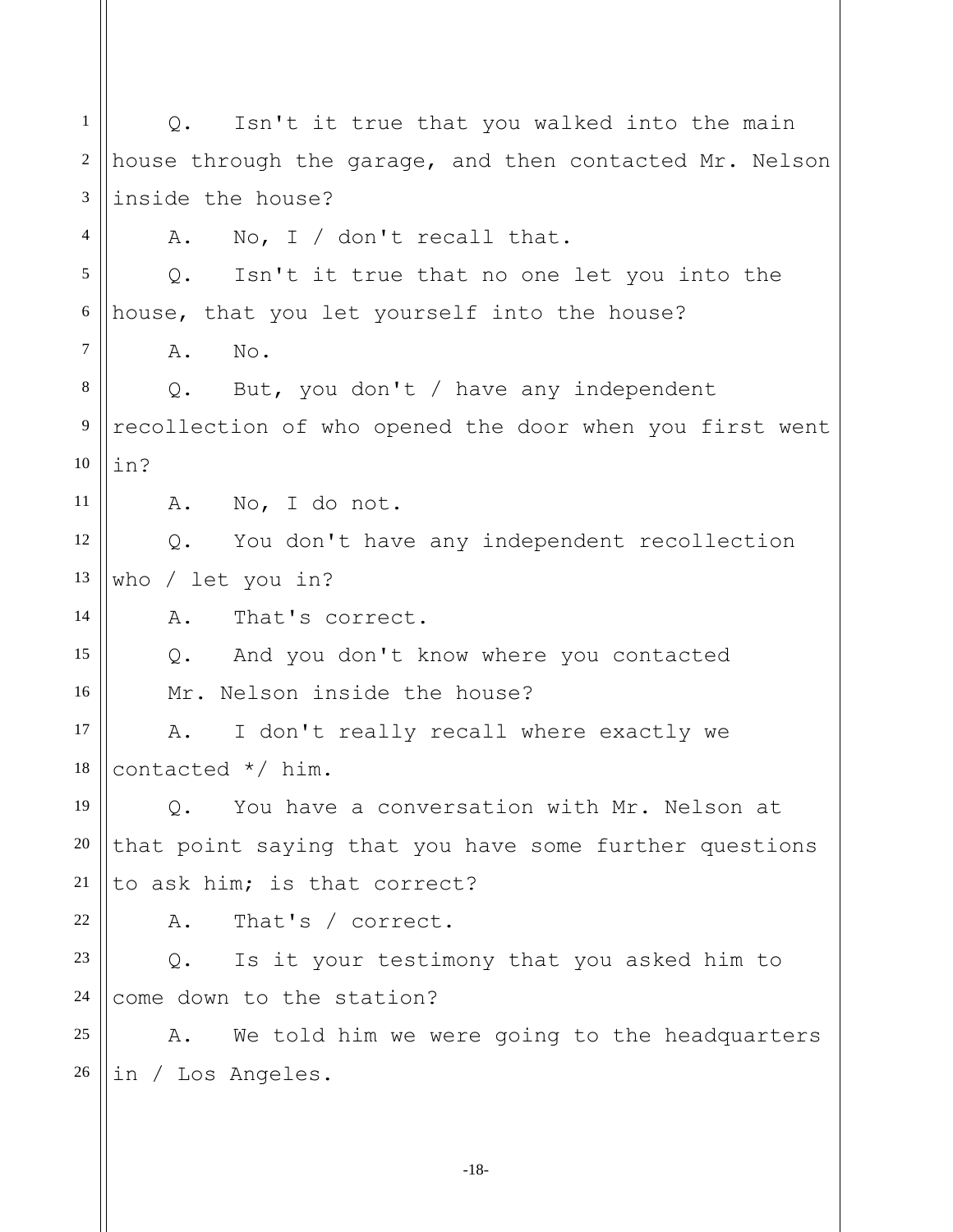1 2 3 4 5 6 7 8 9 10 11 12 13 14 15 16 17 18 19 20 21 22 23 24 25 26 Q. You are absolutely positive about that? A. Yes. Q. You are positive that you didn't ask him to go to Mc Donald's with you to get / a soft drink and to answer some additional questions? A. I did not. Q. Did your partner do that? A. I don't recall him saying that either. Q. Isn't / it true that you asked Mr. Nelson to go get his wallet to bring along so that he could purchase himself a drink as you / are asking him some more questions at the Mc Donald's? A. No. I recall asking him to get his wallet, but not to purchase anything. Q. Well, why / did you ask him to get his wallet? A. Because it would have identification in it. Q. Well, he is 15; is that correct? A. He would have / school identification. Q. But, you know he is 15; is that correct? A. That's correct. Q. And you knew he didn't have a driver's license; is that correct? /\* A. Yes. Q. It wasn't your intention to arrest him for the crime of credit card fraud when you arrived up at the residence?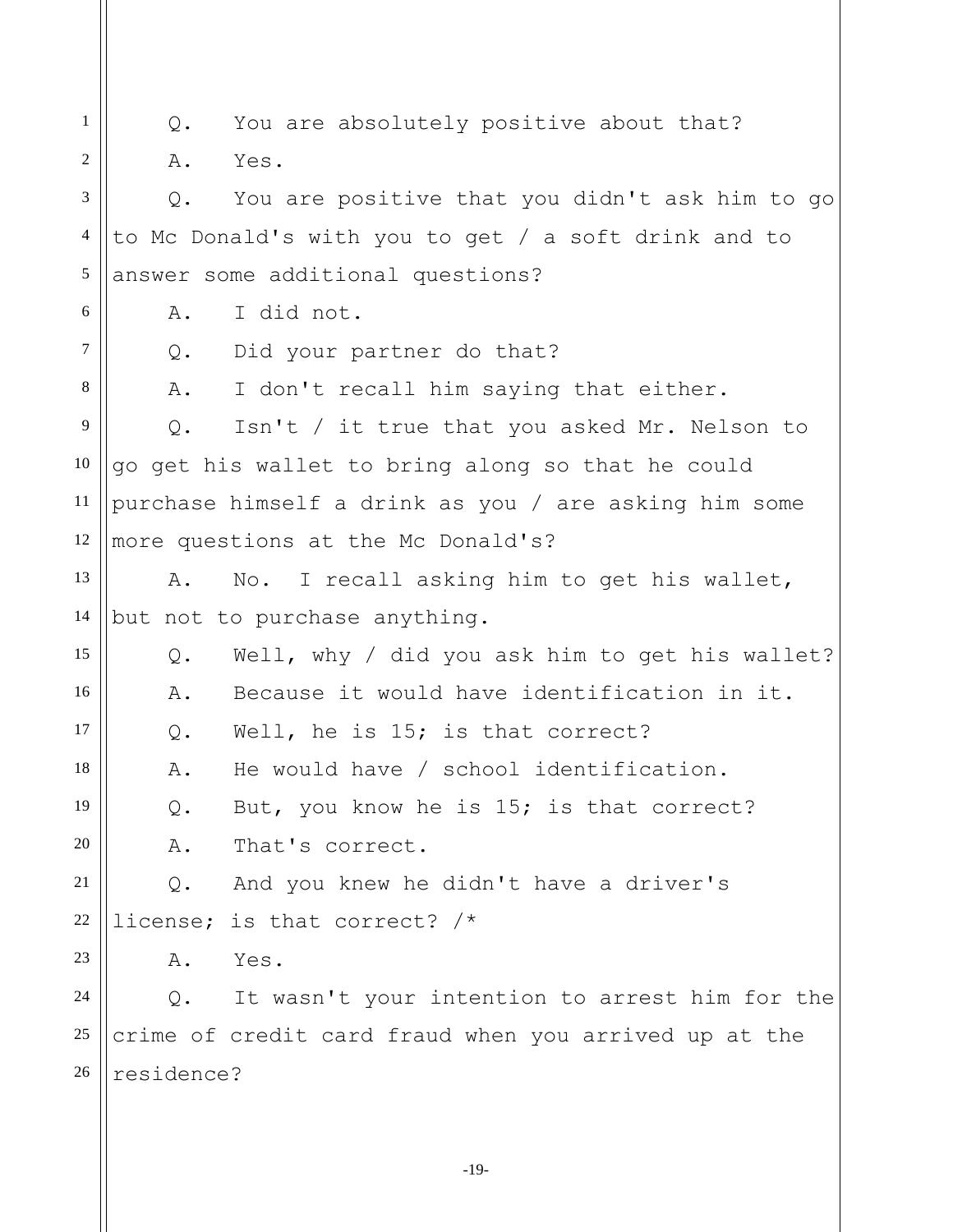1 2 3 4 5 6 7 8 9 10 11 12 13 14 15 16 17 18 19 20 21 22 23 24 25 26 A. No, it definitely was / not. Q. It was your intention to transport him to the police station to question him about the incident? A. That's correct. Q. Was his mother present? A. His / mother was not there. Q. You didn't leave a note saying that you are taking this child? A. No, I don't believe so. Q. Did you make any / efforts to secure the residence before you left? A. I don't recollect if we did. Q. Did you have Mr. Nelson close the garage or close the / house? A. I don't recall if he did or not. Q. Mr. Nelson is transported in the back of the patrol car? A. Correct. Q. Then you put him / in an interview room? A. That's correct. Q. When you walked into the interview room, did you explain to him that he was being taped or anything?/ A. I don't believe we specifically told him, no. MS. LAKE: No further questions. THE COURT: Redirect.